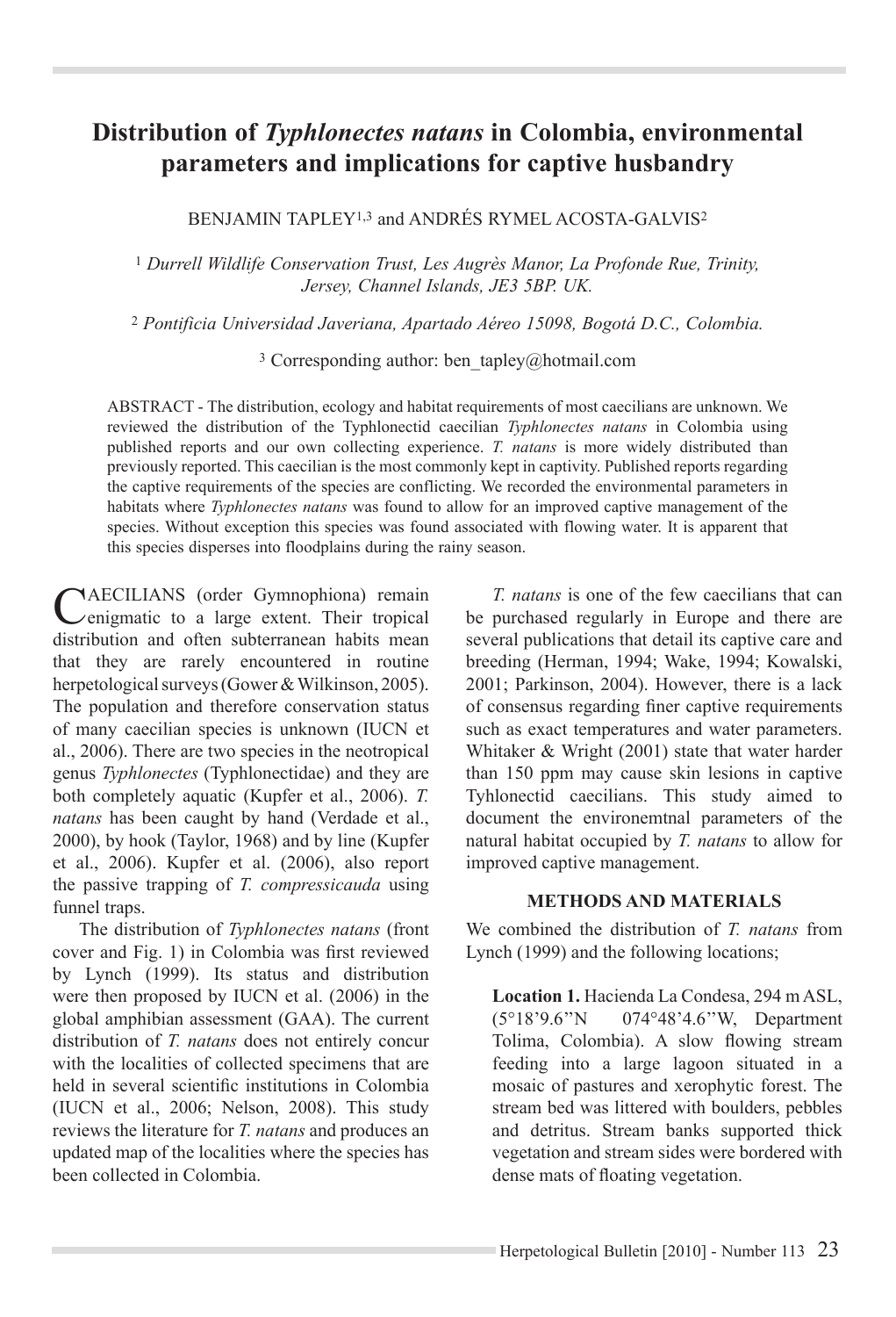**Location 2.** Hacienda La Condesa, 294 m ASL, (5°18'9.6"N 074°48'4.6"W, Department Tolima, Colombia). A Lagoon fed by a small stream (Fig. 2), with an outlet stream leading to Guarinó river. The Lagoon substrate consisted of sand covered with detritus and some rounded rocks. Its edge was characterised by dense mats of floating sedges and grasses. Fish observed in the lagoon included *Caquetia kraussii*, *Poecilia caucana* and *Hoplias malabaricus*. Vegetation mats were suprisingly devoid of invertebrates, although we did encounter Nepidae and Odonata larvae. A single *Caiman crocodilus*  was observed.

**Location 3.** Village of Guarinócito (Fig. 3), 209 m ASL  $(5^{\circ}20'28.8''N)$  74°44'9.9"W, Department Caldas, Colombia). A slow flowing stream leading to an Oxbow lake (at the time of the survey, the wet season, the oxbow lake was continuous with the Rio Magdalena). The stream substrate was composed of rocks, small boulders and broken concrete. Associated vegetation included *Pistia stratiotes*, *Eichornia* sp. and *Colocasia* spp. *Bufo marinus* was also observed in the stream. There were many cat fish *Primelodus* cf. *blochii* and characins.

**Location 4.** Nechi River, 120 m ASL (7°46'18.4"N, 74°46'19.2"W, Department Antioquia, Colombia). This location has a lagoon associated with the Nechi river. The lagoon was surrounded by grasses and sedges. Five specimens of *Typhlonectes natans* were captured. Water parameters were not recorded in this location.

**Location 5.** Marbella farm, 30 m ASL (9°2'13''N, 75°54'38''W, Department Sucre, Colombia). A muddy complex associated with floodplains at the junction between Magdalena and Cauca Rivers (Fig. 5). One specimen of *T. natans* was captured. Other amphibians observed in and around this aquatic habitat included *Pseudis paradoxa* and the terrestrial caecilian *Caecilia caribea*. Water parameters were not recorded in this location.

Water temperatures for the Rio Magdalena at Honda (the closest monitoring station to location  $1, 2$  and 3) were obtained from the Instituto de Hidrología, Meteorología y Estudios Ambientales de Colombia (IDEAM). This data set included monthly temperatures for the Rio Magdalena from 1988 to 2006.

Water parameters were recorded at locations 1, 2 and 3 using a max-min thermometer (ETI Ltd ©) and Aquarium Pharmaceuticals Incorporated © master test kit and Aquarium Pharmaceuticals Incorporated © KH and GH test kit. pH readings were taken using OAKTON © pH/ mV/oC Meter, pH 300 Series.

# **RESULTS**

The farm workers at Hacienda La Condesa informed us that when they were cleaning the lagoon of floating vegetation they often encountered *T. natans* wrapped around the dense roots of the floating vegetation mats. We used a rake and hauled mats of floating vegetation from the lagoon and the stream feeding it onto land (Fig. 4). Once on land these mats were searched for specimens. In two hours of work at location 2, one specimen was captured at 12:30 but unfortunately escaped before any data could be recorded. *Typhlonectes natans* was not observed in location 1. A mask and snorkel were used at sites 1 and 2 to search for  $T$  *natans* but none were found.

In location 3, four specimens were caught by hand. Specimens were visually located and slowly approached under water and grasped securely by the mid-body and temporarily removed from the the water into a bucket. Two additional specimens were caught by enticing them out from their refugia using water scented with fish blood and placing fish viscera at the entrance to rock crevices. Once enticed out of refugia specimens were apprehended by hand. Specimens were captured between 16:00 and  $17.30$ .

The five specimens captured at location 4 were found at night  $(19:00-20:00)$  by wading through the water. Specimens were located swimming against the current from the Nechi river into the alluvial floodplain. The water was approximately  $1.3 \text{ m}$ deep. Specimens were caught using a snake hook.

All specimens captured at location 3 were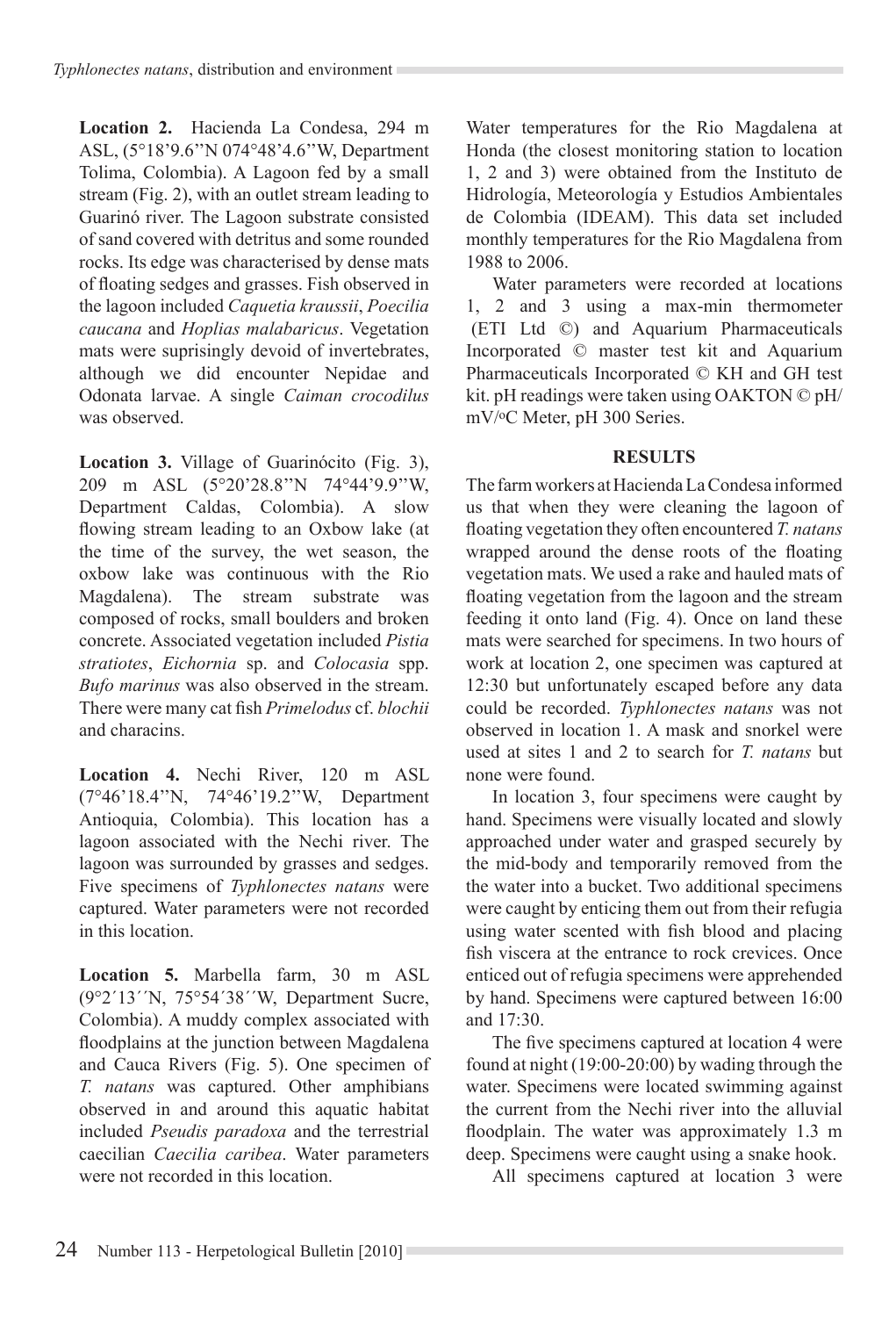

**Figure 2.** Location 2 lagoon at Hacienda La Condesa. © Ben Tapley.  $\blacktriangleleft$ 

**Figure 1.** *Typhlonectes natans*. © Ben Tapley. ▼



**Figure 3.** Location 3, Guarinócito. © Ben Tapley.



Figure 4. Searching vegetation mats for *Typhlonectes natans*. © Ben Tapley.



**Figure 5.** Location 5 Floodplains in Caimanera area Departamento of Sucre. © Andrés Acosta.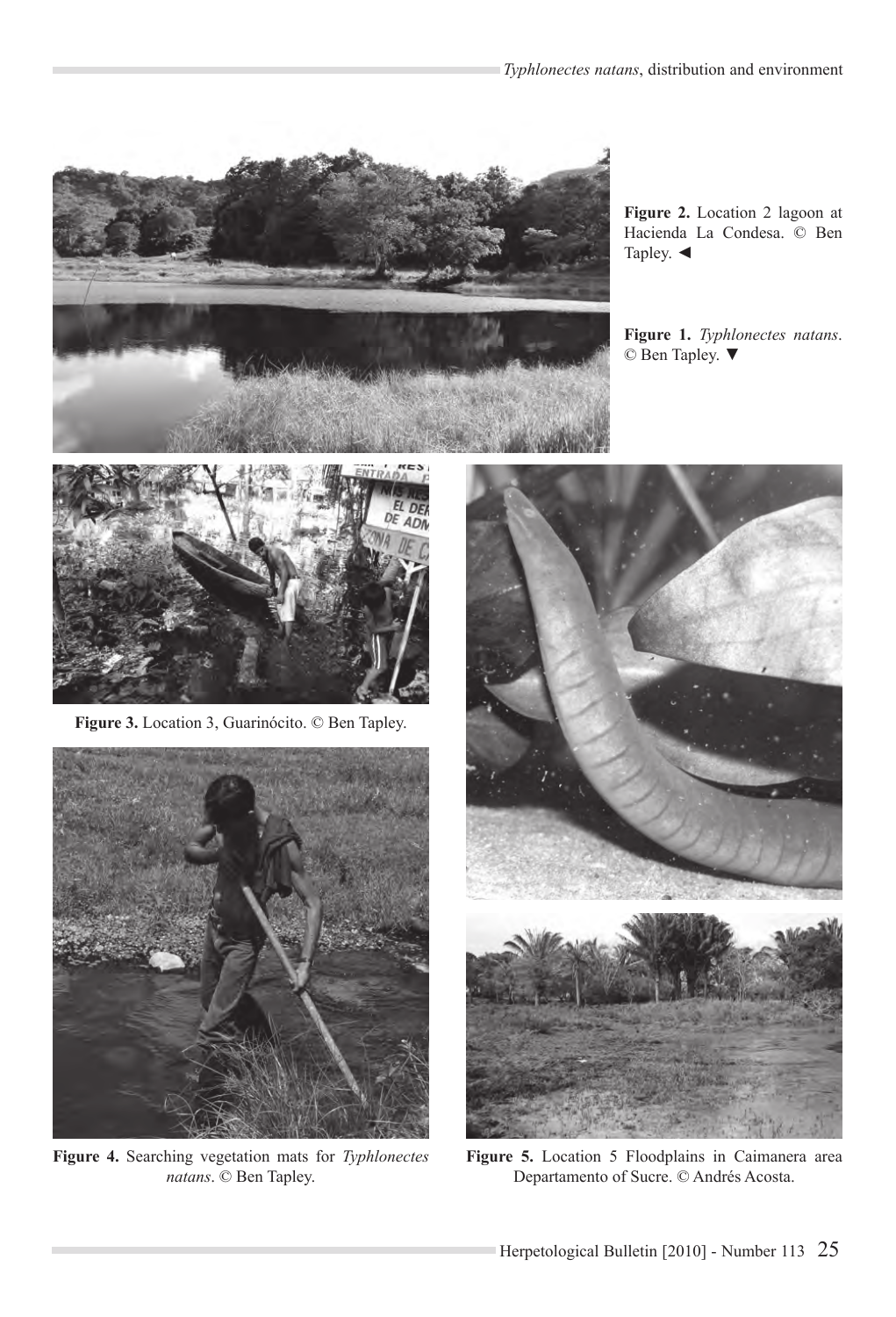#### *Typhlonectes natans*, distribution and environment

|                                   | <b>Location 1</b> | <b>Location 2</b> | <b>Location 3</b> |
|-----------------------------------|-------------------|-------------------|-------------------|
| Date                              | 22.11.08          | 22.11.08          | 25.11.08          |
| Time                              | 14:00             | 14:30             | 16:00             |
| Weather conditions                | Sun no wind       | Sun no wind       | Sun no wind       |
| Water temperature $({}^{\circ}C)$ | 28.2              | 28.7-30.7         | 29.2              |
| pH                                | 7.06              | 6.17              | 6.92              |
| Ammonia (ppm)                     | 0.00              | 0.25              | 0.00              |
| Nitrite (ppm)                     | 0.00              | 0.00              | 0.00              |
| Nitrate (ppm)                     | 0.00              | 0.00              | 10.00             |
| GH (ppm)                          | 71.6              | 71.6              | 107.4             |
| $KH$ (ppm)                        | 71.6              | 71.6              | 107.4             |
|                                   |                   |                   |                   |

**Table 1.** Water parameters from locations 1, 2 and 3 where *Typhlonectes natans* occur or are thought to occur.

weighed in life. Three of the specimens captured at location  $3(1 \text{ male}, 2 \text{ females})$  were housed in an aquarium in Bogotá. These three specimens were photographed with a scale to obtain total length in mm (Table 2). The remaining three specimens captured at location 3 were preserved as voucher specimens. Specimens were euthanized using Chloretone (2 drops/10 ml water) and total length taken post death (Table 2). Specimens were fixed in buffered 10% formal in and then transferred to  $70\%$ ethanol. They were then deposited at the Pontificia Universidad Javeriana, Bogotá. Specimens were sexed by examining the diameter and shape of the cloacal disc. The diameter of the cloacal disc in males is greater than that of the females (Stebbins  $& Cohen. 1995$  and the cloacal disc of the female is slit-like and more elongated.

In location 5 the single specimen was captured by hand at night  $(20:00)$ . Local fishermen explained that the species can be captured in fishing nets.

# **DISCUSSION**

Collection localities of *Typhlonectes natans* in Colombia are shown in Fig. 6. Lynch (1999) reported specimens from the department of Atlántico, municipality Barranquilla, extending the northern range of *T. natans* reported by the GAA. Lynch  $(1999)$  also reported specimens from the department of Cordobá, municipality Tierra Alta, extending the westerly range of T. natans reported by the GAA. The distributional map of T. natans provided by the GAA does not regard habitat type or altitude. Subsequently the species distribution according to IUCN et al. (2008) encompasses high-altitude paramo habitat. Lynch reports the altitudinal range of *T. natans* in Colombia to be

100-1000 m ASL. We believe that *T. natans* may occur further south in the Magdalena valley (High Magdalena) than Fig. 6 shows. This region requires further investigation to ascertain the presence or absence of this species in the area. We also suggest that *T. natans* may occur further south at the source of the Urrá river. Our thoughts need verification by future prospecting for *T. natans* in this region. The evaluation of voucher specimens held by institutions outside of Colombia was beyond the scope of the study.

From the four capture sites described in the methods section it is apparent that *Typhlonectes natans* is associated with alluvial floodplains of the Magdalena and Cauca rivers. *T. natans* appears to migrate to the floodplains, against the river flow during the wet season. This information was supported by observations from local fishermen of Guarinócito who said that they did not encounter *T. natans* during the dry season. They reported that the area where we collected specimens in Guarinócito shrinks in volume to become a very small stream in the dry season. Without exception *T. natans* was associated with flowing water in all sites where we observed them.

Villagers at Guarinócito concurred with our observations to support the findings of Hoffer  $(2000)$ . Hoffer  $(2000)$  stated that Typhlonectids are often associated with fishing villages and will feed on the discarded entrails of fish. In Guarinócito the local people explained that they did not encounter small (juvenile/neonate) specimens. One small, and possibly young, specimen was captured on the floodplain in location 4, indicating that all age classes of *T. natans* migrate to the floodplains during the wet season.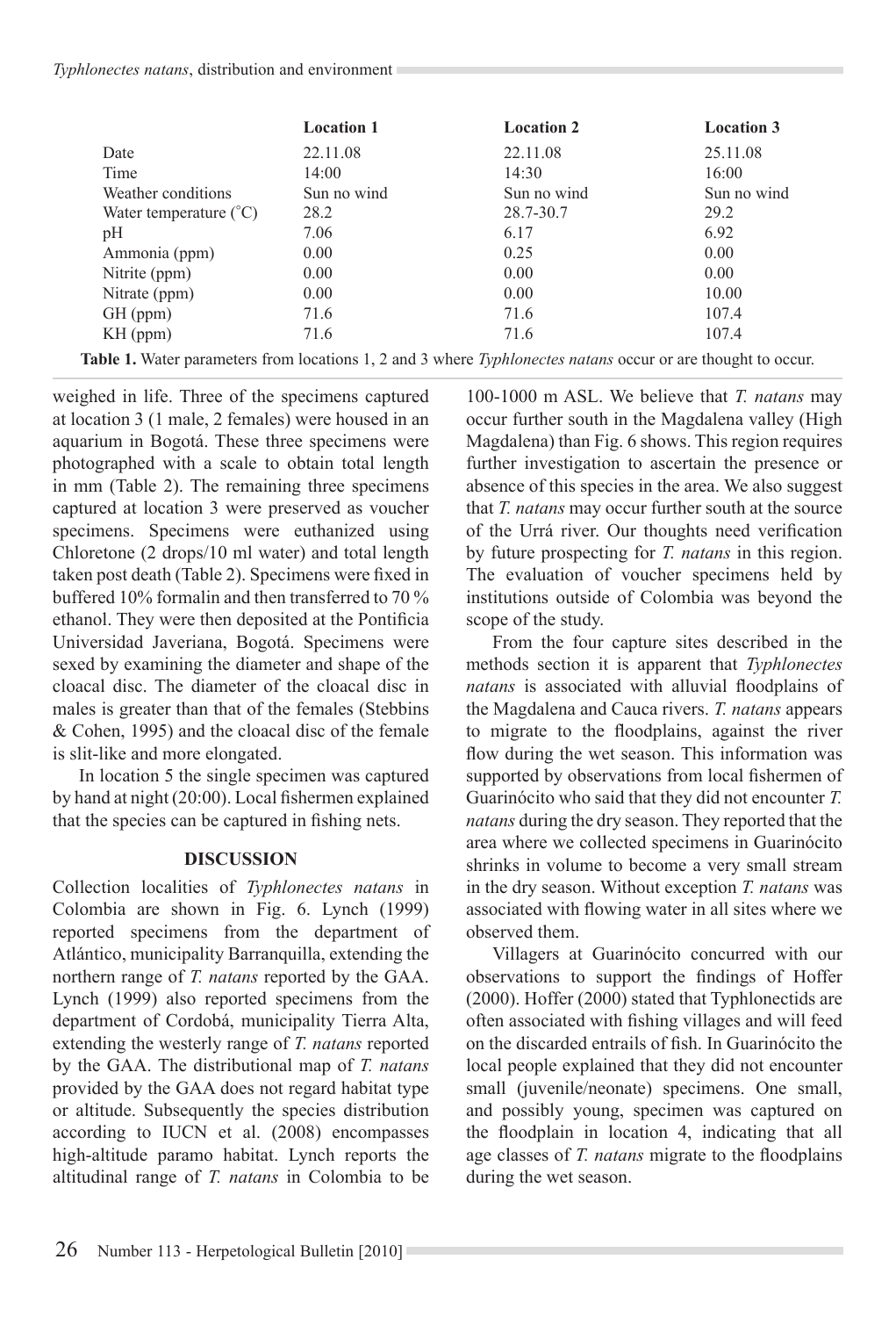| <b>Sex</b> | Total length (mm) | Weight (g) |
|------------|-------------------|------------|
| Female     | 434.0             | 52.6       |
| Female     | 439.0             | 55.5       |
| Female     | 413.0             | 51.1       |
| Female     | 637.0             | 172.2      |
| Female     | 415.0             | 57.3       |
| Male       | 374.0             | 37.9       |

Table 2. Morphometric data for specimens captured in Guarinócito.

The local name for *Typhlonectes natans* is 'Anguila' (Spanish for eel). Many locals did not recognise *T. natans* as an amphibian, but instead believed that it was a fish and belonged with the ichthyological fauna of the region. This point is important to remember when working with local rural communities when interviewing them about observations. Despite its illusive nature, *T. natans* is notorious enough in the region to earn its place in local folklore. At Hacienda La Condesa locals

explained that if a woman's hair is placed in a bottle, and the bottle is left under water, the next day a caecilian will appear in the bottle.

The water temperatures in location 2 (Table 1) varied between 28.7-30.7oC. The water was at its warmest amongst the submerged roots of vegetation mats, exactly where the single *T. natans* was captured. Unfortunately we were unable to obtain night-time water temperatures at this location.

There was little variation in the water parameters between sites. The water parameters and temperature records are valuable as a base line for maintaining *T. natans* ex situ. The Ammonia, Nitrite, Nitrate, general hardness (GH) and Carbonate hardness (KH) were recorded using aquaria test kits which are known for their approximate results. Therefore data presented herein for these values should be considered as approximate. The purchase of more sophisticated water test kits was not possible for



Figure 6. Additional localities to the range of *Typhlonectes natans* (dots) in Colombia; the yellow line corresponding to the distribution of (Mijares et al. 2009).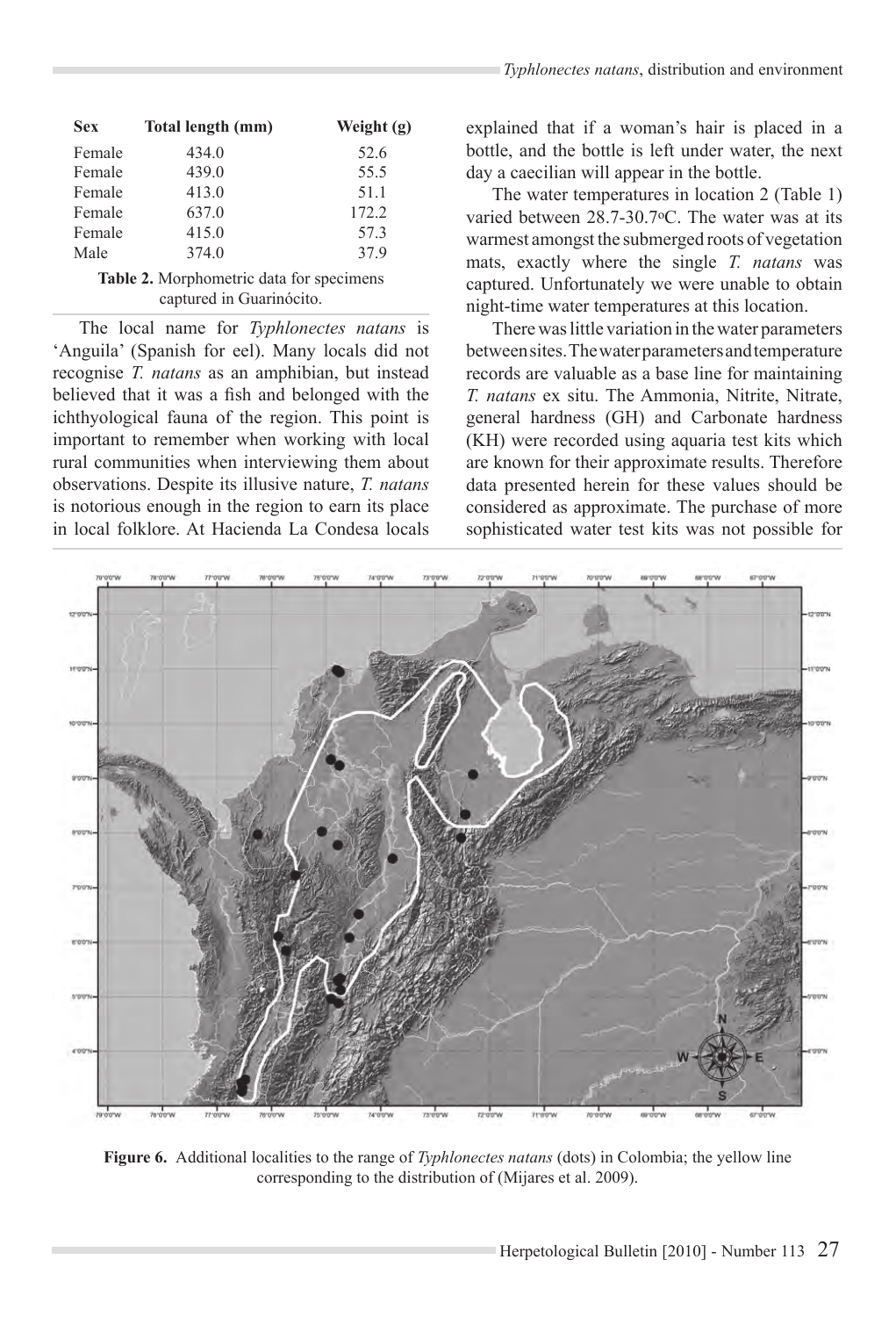

Figure 7. The mean temperatures of the Rio Magdalena at Honda from 1988-2006.

this study. The time of year the temperature data (Table 1) were collected coincided with the end of the wet season. At this time the Magdalena river was in full flood, swollen with rainwater carried to it by the numerous streams and tributaries. We therefore believe that our data exhibit lower daytime temperatures that *T. natans* would experience annually. This suggestion is supported by the temperature data in Figure 7.

Many reports of *T. natans* in captivity suggest that the animals be maintained at 24-28oC, a temperature range significantly lower than that experienced by the species in the wild, at least in this area of Colombia (Fig. 7). The stream at location 3 was used by villagers for washing, rinsing clothes and washing vehicles. When many local people were washing upstream the water smelt strongly of soap. At this time, we noted that fish temporarily dispersed and it is unclear whether *T. natans* would have also reacted in this way.

It is hoped that the environmental data collected in this study will allow for greater precision when keeping this species in captivity. We suspect that the seasonal temperature fluctuations may prove an important reproductive trigger for this species. Seasonal changes in other water parameters would require further investigation to conclude any recommendations. In both locations where *T. natans* was found the specimens were associated with flowing water. The occurrence of T. natans in lagoons and streams in the wet season also provides a glimpse at of the species' seasonal movement patterns.

## **ACKNOWLEDGEMENTS**

We thank the people of Guarinócito and workers from Hacienda La Condesa for helping us acquire specimens and providing us with invaluable information. Field work was made possible with the cooperation of Monica Donuyer and Oscar Ospina of CORPOCALDAS and Instituto Alexander von Humboldt, and CARSUCRE. Finally we thank Robin Rumboll for his financial support.

## **REFERENCES**

- Gower, J.R. & Wilkinson, M. (2005). The conservation biology of caecilians. Cons. Biol. **19**, 45-55.
- Herman, H. (1994). *Amphibien im Aquarium.* Stuttgart, Germany: Ulmer Verlag. 167 pp.
- Hoffer, D. (2000). A short note about the status and abundance of caecilian populations. *Froglog* **42**, 1.
- IUCN, Conservation International, and NatureServe. (2006). Global Amphibian Assessment. <www.globalamphibians.org>. [Accessed: 19 Nov. 2008].
- Kowalski, E. (2001). *Typhlonectes natans*: Care